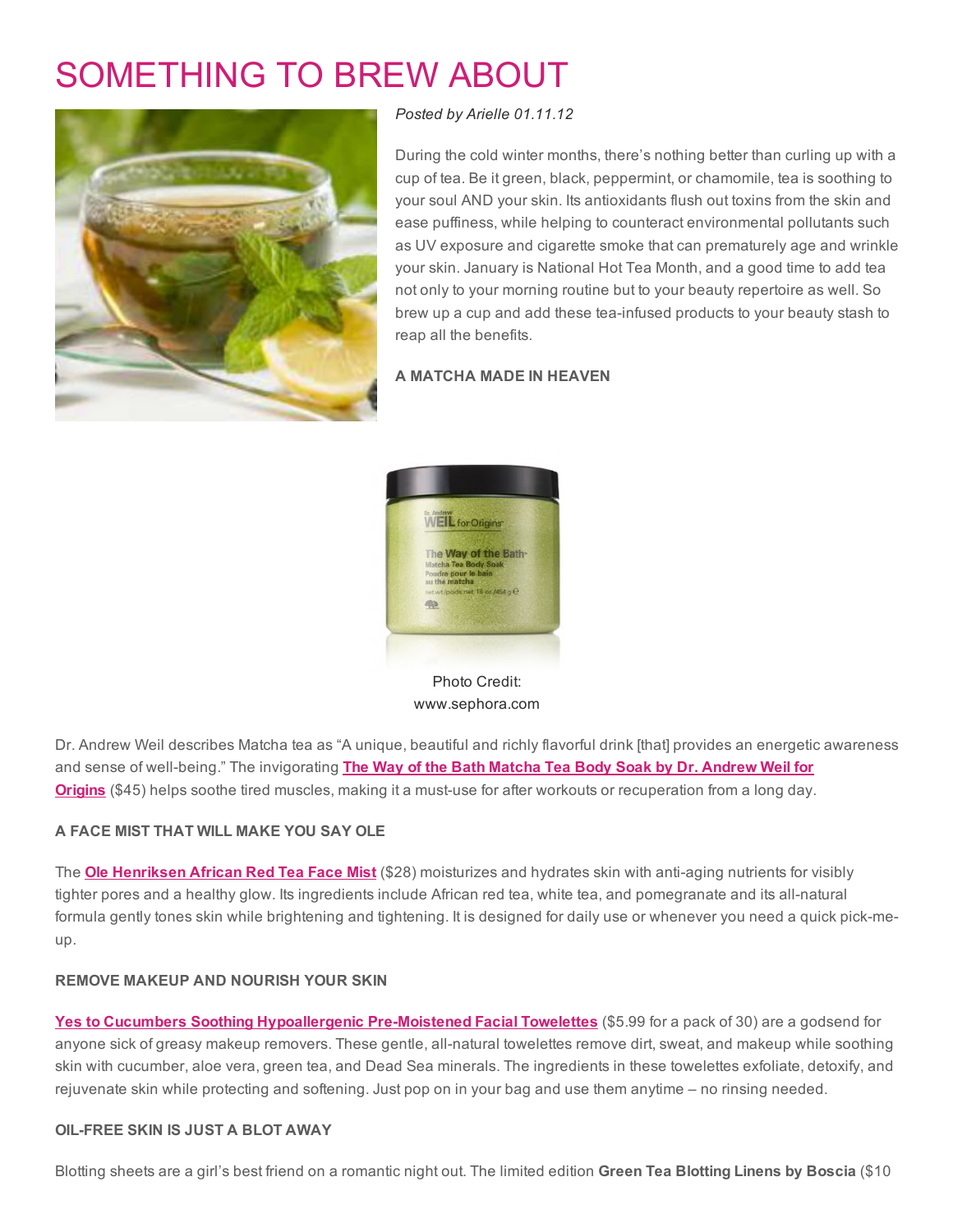for 100) is the perfect purse-stuffer for your next night on the town. The sheets remove shine from your face without messing up your makeup. Free of parabens, synthetic dyes and fragrances, these blotters are perfect for even the most sensitive skin. Plus the green tea will help even skin tone and add clarity.

# KISS OILY SKIN GOODBYE WITH JURLIQUE



Photo Credit: www.sephora.com

Jurlique's **[Rebalance](http://rstyle.me/e4fgq4hmde) Oiliness Kit** (\$40) boasts a blend of green tea, daisy and witch hazel to counteract blemishes and oilyprone skin. The kit comes with a foaming cleanser, purifying mist, recovery gel, and a lotion, which help skin feel purified and refreshed. The bottles are perfectly travel sized in addition to being great for everyday use.

#### USE KORRES FOR YOUR PORES

The White Tea Facial Fluid Gel [Cleanser](http://rstyle.me/q7kvhmde) (\$21) by Korres cleanses, softens and moisturizes without stripping natural oil. It is loved by people with all skin types and is a great cleanser for anyone looking to add an "ooh" and "ahh" to their morning or evening washing routine.

#### BURBERRY'S GOT ALL THE RIGHT MOVES

[Burberry](http://rstyle.me/exbteqhmde) fragrances just keep on rolling and **Burberry The Beat** (\$67) is one of its latest and greatest. This sparkling floral woody fragrance is a little bit sexy, a little bit modern, and a whole lot vibrant. Ceylon tea adds an essence of contradictory tradition to a blend of floral top notes and woody base notes that comprise the unique scent of this eau de parfum.

# BLACK TEA MAGIC

Fresh Black Tea Age-Delay Face Cream (\$95) uses natural ingredients to visibly reduce the appearance of fine lines and wrinkles. It is formulated with collagen-boosting lychee to strengthen the skin's structure and firm the complexion, making skin look more youthful. The anti-oxidant action of black tea fights the effects of pollution, while the rich formula hydrates and moisturizes.

# HYDRATE SKIN WHILE YOU SLEEP

The luxurious **[Hydrating](http://rstyle.me/f9s5rkhmde) Intense Night Cream** (\$60) by Bobbi Brown is perfect for women of all ages who want to restore and repair skin while getting their shut-eye. Green tea and vitamin E provide antioxidant protection. A mineral water blend hydrates, balances, and revives skin while a white birch extract works to reverse environmental damage. In addition, a blend of oils including jojoba, olive, sweet almond, apricot, and shea butter softens and comforts the skin while you sleep. Extracts of rice bran and apple even out skin tone. It's everything your skin could ever need blended together in one amazing cream.

## FALL IN LOVE WITH AMORE PACIFIC'S TREATMENT OIL

The Green Tea Seed Treatment Oil (\$195) by Amore Pacific works to restore vitality and resilience to dehydrated, dull skin, leaving it supple and luminous. The appearance of fine lines and wrinkles is improved while the easily absorbed formula